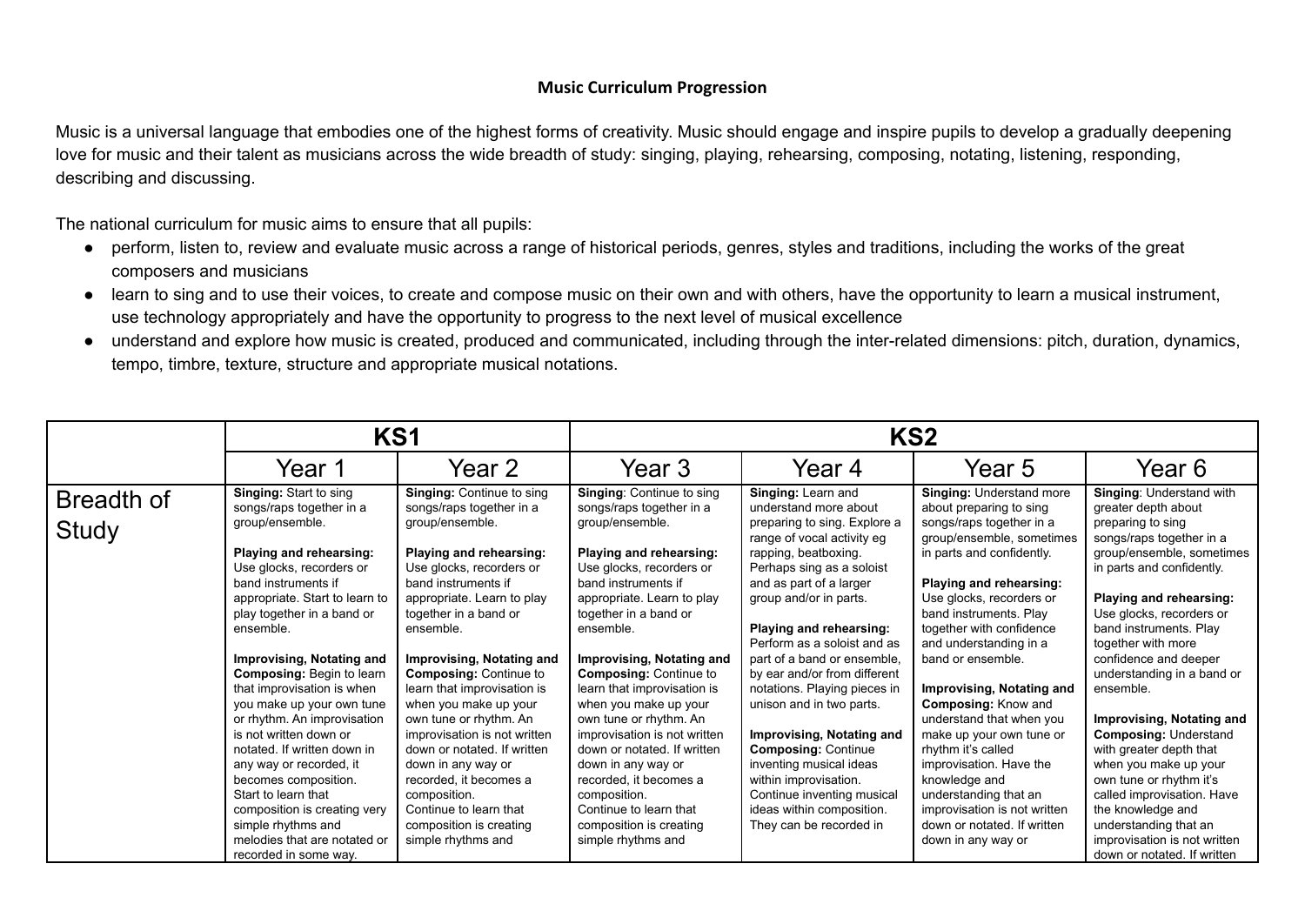| <b>IVIUSIC CUITICUIUM Progression</b>        |                                                                                                                                                                                                                                                                                                                  |                                                                                                                                                                                                                                                                                                                                                                          |                                                                                                                                                                                                                                                                                                                                                                                                                           |                                                                                                                                                                                                                                                                                                                                                                                                                                               |                                                                                                                                                                                                                                                                                                                                                                                                                                                                                                                     |                                                                                                                                                                                                                                                                                                                                                                                                                                                                                                                                                      |
|----------------------------------------------|------------------------------------------------------------------------------------------------------------------------------------------------------------------------------------------------------------------------------------------------------------------------------------------------------------------|--------------------------------------------------------------------------------------------------------------------------------------------------------------------------------------------------------------------------------------------------------------------------------------------------------------------------------------------------------------------------|---------------------------------------------------------------------------------------------------------------------------------------------------------------------------------------------------------------------------------------------------------------------------------------------------------------------------------------------------------------------------------------------------------------------------|-----------------------------------------------------------------------------------------------------------------------------------------------------------------------------------------------------------------------------------------------------------------------------------------------------------------------------------------------------------------------------------------------------------------------------------------------|---------------------------------------------------------------------------------------------------------------------------------------------------------------------------------------------------------------------------------------------------------------------------------------------------------------------------------------------------------------------------------------------------------------------------------------------------------------------------------------------------------------------|------------------------------------------------------------------------------------------------------------------------------------------------------------------------------------------------------------------------------------------------------------------------------------------------------------------------------------------------------------------------------------------------------------------------------------------------------------------------------------------------------------------------------------------------------|
|                                              | Listening, responding,<br>describing and<br>discussing: The children<br>will listen to a variety of<br>musical styles from different<br>times, traditions and<br>composers. Learn to<br>recognise instruments and<br>basic style indicators.<br>Encourage discussions<br>using musical language.                 | melodies that are notated or<br>recorded in some way.<br>Listening, responding,<br>describing and<br>discussing: The children<br>will continue to listen to a<br>variety of musical styles<br>from different times.<br>traditions and composers.<br>Learn to recognise<br>instruments and basic style<br>indicators. Encourage<br>discussions using musical<br>language. | melodies that are notated or<br>recorded in some way.<br>Listening, responding,<br>describing and<br>discussing: The children<br>will understand and<br>appreciate a variety of<br>musical styles from different<br>times and traditions.<br>Continue to recognise the<br>sound of musical<br>instruments and basic<br>features of key musical<br>styles. Encourage<br>discussion using more<br>accurate musical language | sound or written using any<br>appropriate notation.<br>Listening, responding,<br>describing and<br>discussing: The children<br>will continue to understand<br>and appreciate a variety of<br>musical styles from different<br>times and traditions.<br>Continue to recognise the<br>sound of musical<br>instruments and basic<br>features of key musical<br>styles. Encourage more<br>confident discussion using<br>accurate musical language | recorded, it becomes<br>composition.<br>Know and understand that<br>composition is creating your<br>own melody within given<br>boundaries. It can be<br>notated or recorded in some<br>way<br>Listening, responding,<br>describing and<br>discussing: The children<br>will continue to listen to a<br>variety of musical styles<br>from different times and<br>traditions. Recognise<br>instruments and features of<br>key musical styles.<br>Encourage confident<br>discussion using accurate<br>musical language. | down in any way or<br>recorded, it becomes<br>composition.<br>Understand with greater<br>depth that composition is<br>creating your own melody<br>within given boundaries. It<br>can be notated or recorded<br>in some way.<br>Listening, responding,<br>describing and<br>discussing: The children<br>will continue to listen to a<br>variety of musical styles<br>from different times and<br>traditions. Recognise<br>instruments and features of<br>key musical styles.<br>Encourage confident<br>discussion using accurate<br>musical language. |
| <b>Threshold</b>                             | Perform                                                                                                                                                                                                                                                                                                          |                                                                                                                                                                                                                                                                                                                                                                          | Perform                                                                                                                                                                                                                                                                                                                                                                                                                   |                                                                                                                                                                                                                                                                                                                                                                                                                                               | Perform                                                                                                                                                                                                                                                                                                                                                                                                                                                                                                             |                                                                                                                                                                                                                                                                                                                                                                                                                                                                                                                                                      |
| Concepts                                     | Compose                                                                                                                                                                                                                                                                                                          |                                                                                                                                                                                                                                                                                                                                                                          | Compose                                                                                                                                                                                                                                                                                                                                                                                                                   |                                                                                                                                                                                                                                                                                                                                                                                                                                               | Compose<br>Transcribe                                                                                                                                                                                                                                                                                                                                                                                                                                                                                               |                                                                                                                                                                                                                                                                                                                                                                                                                                                                                                                                                      |
| (what big ideas must                         | Transcribe                                                                                                                                                                                                                                                                                                       |                                                                                                                                                                                                                                                                                                                                                                          | Transcribe                                                                                                                                                                                                                                                                                                                                                                                                                |                                                                                                                                                                                                                                                                                                                                                                                                                                               | Describe music                                                                                                                                                                                                                                                                                                                                                                                                                                                                                                      |                                                                                                                                                                                                                                                                                                                                                                                                                                                                                                                                                      |
| children<br>understand?)                     | Describe music                                                                                                                                                                                                                                                                                                   |                                                                                                                                                                                                                                                                                                                                                                          | Describe music                                                                                                                                                                                                                                                                                                                                                                                                            |                                                                                                                                                                                                                                                                                                                                                                                                                                               |                                                                                                                                                                                                                                                                                                                                                                                                                                                                                                                     |                                                                                                                                                                                                                                                                                                                                                                                                                                                                                                                                                      |
| Key<br>Vocabulary/<br>Component<br>Knowledge | long, short, high, low,<br>performance, instrument,<br>voice, volume, steady<br>beat, rest, pulse                                                                                                                                                                                                                | pitch, composition,<br>musical pattern, melody,<br>dynamics, timbre, tune,<br>pulse                                                                                                                                                                                                                                                                                      | pitch, tune, compose,<br>perform, melodic songs,<br>control, silence, rest,<br>notation, rhythm, timbre                                                                                                                                                                                                                                                                                                                   | electronic technologies,<br>texture, layers, timbre<br>abstract effects, repeated<br>patterns, duration, tempo,<br>pitch, evaluate                                                                                                                                                                                                                                                                                                            | treble clef, crochet,<br>staff/stave, minim, quaver,<br>expressively, chords,<br>sharp, flat, notation,<br>rhythm, time signature                                                                                                                                                                                                                                                                                                                                                                                   | rounds, harmony, unison,<br>verses, chorus, lyrics,<br>transcribe, drones, cyclic<br>pattern, cultural context,<br>texture, solo, compose                                                                                                                                                                                                                                                                                                                                                                                                            |
| Milestones for                               | Milestone 1 - Key indicators to assess:                                                                                                                                                                                                                                                                          |                                                                                                                                                                                                                                                                                                                                                                          | Milestone 2 - Key indicators to assess:                                                                                                                                                                                                                                                                                                                                                                                   |                                                                                                                                                                                                                                                                                                                                                                                                                                               | Milestone 3 - key indicators to assess:                                                                                                                                                                                                                                                                                                                                                                                                                                                                             |                                                                                                                                                                                                                                                                                                                                                                                                                                                                                                                                                      |
| assessment                                   | To perform:<br>Take part in singing, accurately following the<br>melody<br>Follow instructions on how and when to sing or<br>play an instrument.<br>Make, combine and control long, short, high and<br>low sounds, using voice and instruments to<br>create an effect.<br>Imitate changes in pitch.<br>$\bullet$ |                                                                                                                                                                                                                                                                                                                                                                          | To perform:<br>and tune.<br>$\bullet$<br>To compose::<br>$\bullet$<br>electronic technologies.                                                                                                                                                                                                                                                                                                                            | To perform:<br>Perform from memory with accurate control, pitch<br>from memory.<br>Maintain a simple part within a group.<br>Hold a part within a round or a harmony.<br>To compose:<br>Compose and perform a range of melodic songs,<br>abstract effects, repeated patterns,<br>the lyrics are suitable for the melody.<br>accompaniments using real instruments and                                                                         |                                                                                                                                                                                                                                                                                                                                                                                                                                                                                                                     | Sing or play expressively, with control and in tune<br>Create songs with verses and a chorus, ensuring                                                                                                                                                                                                                                                                                                                                                                                                                                               |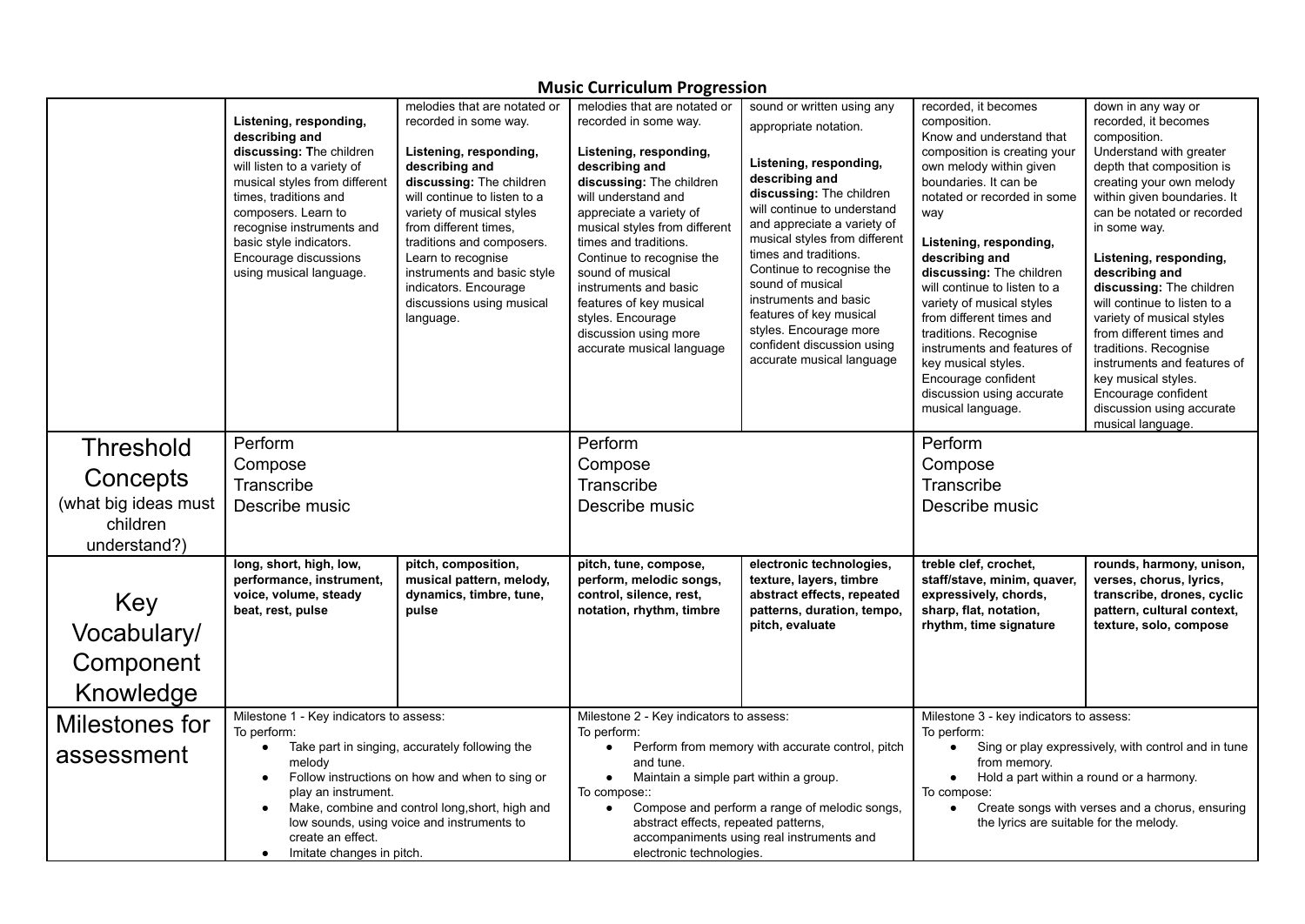|                |                                                                                                                                                                                                                                                                                               | masic carricalam i rogression                                                                                                                                                                                                                                                                                                                               |                                                                                                                                                                                                                                                                                                                                                                                                                                                                                                                                                                                                                                                                                                                              |
|----------------|-----------------------------------------------------------------------------------------------------------------------------------------------------------------------------------------------------------------------------------------------------------------------------------------------|-------------------------------------------------------------------------------------------------------------------------------------------------------------------------------------------------------------------------------------------------------------------------------------------------------------------------------------------------------------|------------------------------------------------------------------------------------------------------------------------------------------------------------------------------------------------------------------------------------------------------------------------------------------------------------------------------------------------------------------------------------------------------------------------------------------------------------------------------------------------------------------------------------------------------------------------------------------------------------------------------------------------------------------------------------------------------------------------------|
|                | To compose:<br>Create short, musical patterns.<br>$\bullet$<br>To transcribe:<br>Use symbols to represent a composition and use<br>$\bullet$<br>them to help with a performance.<br>To describe music:<br>Identify the beat of a tune.<br>Recognise changes in timbre, dynamics and<br>pitch. | To transcribe:<br>Devise non-standard symbols to indicate when to<br>$\bullet$<br>play and rest.<br>Recognise some standard musical notation and<br>$\bullet$<br>explain their meaning.<br>To describe music:<br>Use the terms: duration, timbre, pitch, beat,<br>$\bullet$<br>tempo, texture, layers and use of silence to<br>describe and evaluate music. | Create pieces that combine a variety of musical<br>devices, including accompaniments, melody,<br>rhythm and chords.<br>To transcribe:<br>Read and use some standard musical notation,<br>including simple time signatures, to play and to<br>transcribe music.<br>To describe music:<br>Choose from a wide range of musical vocabulary<br>to accurately describe and appraise music<br>including: pitch, dynamics, tempo, timbre, texture,<br>lyrics and melody, sense of occasion, expressive,<br>solo, rounds, harmonies, accompaniments,<br>drones, cyclic patterns, combination of musical<br>elements, cultural context.<br>Describe how lyrics often reflect the cultural<br>context of music and have social meaning. |
| Implementation | By the end of KS1:                                                                                                                                                                                                                                                                            | By the end of Year 4:                                                                                                                                                                                                                                                                                                                                       | By the end of KS2:                                                                                                                                                                                                                                                                                                                                                                                                                                                                                                                                                                                                                                                                                                           |
|                | 1. Listen & Appraise                                                                                                                                                                                                                                                                          | 1. Listen & Appraise                                                                                                                                                                                                                                                                                                                                        | 1. Listen & Appraise                                                                                                                                                                                                                                                                                                                                                                                                                                                                                                                                                                                                                                                                                                         |
|                | 1. Listen to a variety of music from different styles,                                                                                                                                                                                                                                        | 1. Listen with increasing concentration to a variety of music                                                                                                                                                                                                                                                                                               | 1. Listen with concentration to a variety of music from                                                                                                                                                                                                                                                                                                                                                                                                                                                                                                                                                                                                                                                                      |
|                | traditions and times. Start to recognise / identify very simple                                                                                                                                                                                                                               | from different styles, traditions and times, and begin to                                                                                                                                                                                                                                                                                                   | different styles, traditions and times and place the music in                                                                                                                                                                                                                                                                                                                                                                                                                                                                                                                                                                                                                                                                |
|                | style indicators and different instruments used.                                                                                                                                                                                                                                              | place the music in its historical context. Start to recognise /                                                                                                                                                                                                                                                                                             | its historical context. Securely / confidently recognise /                                                                                                                                                                                                                                                                                                                                                                                                                                                                                                                                                                                                                                                                   |
|                | 2. When listening to this music, start to find and internalise                                                                                                                                                                                                                                | identify different style indicators and different instruments                                                                                                                                                                                                                                                                                               | identify different style indicators and different instruments                                                                                                                                                                                                                                                                                                                                                                                                                                                                                                                                                                                                                                                                |
|                | the pulse using movement. Perhaps march, clap, tap your                                                                                                                                                                                                                                       | used.                                                                                                                                                                                                                                                                                                                                                       | and their sounds.                                                                                                                                                                                                                                                                                                                                                                                                                                                                                                                                                                                                                                                                                                            |
|                | knees - have fun with this. Help each other.                                                                                                                                                                                                                                                  | 2. When listening to this music, find and internalise the                                                                                                                                                                                                                                                                                                   | 2. When listening to the music, find and internalise the                                                                                                                                                                                                                                                                                                                                                                                                                                                                                                                                                                                                                                                                     |
|                | 3. Start using correct but basic musical language to                                                                                                                                                                                                                                          | pulse using movement. Perhaps march, clap, tap your                                                                                                                                                                                                                                                                                                         | pulse using movement. Understand the pulse and its role                                                                                                                                                                                                                                                                                                                                                                                                                                                                                                                                                                                                                                                                      |
|                | describe the music you are listening to and your feelings                                                                                                                                                                                                                                     | knees - you decide but have fun with this. Understand that                                                                                                                                                                                                                                                                                                  | as the foundation of music. Every piece of music has a                                                                                                                                                                                                                                                                                                                                                                                                                                                                                                                                                                                                                                                                       |
|                | towards it.                                                                                                                                                                                                                                                                                   | the pulse is the heartbeat of a piece of music and every                                                                                                                                                                                                                                                                                                    | pulse, a different pulse.                                                                                                                                                                                                                                                                                                                                                                                                                                                                                                                                                                                                                                                                                                    |
|                | 4. Begin to listen, with respect, to other people's ideas and                                                                                                                                                                                                                                 | piece of music has a pulse, a different pulse.                                                                                                                                                                                                                                                                                                              | 3. Use correct musical language to describe the music you                                                                                                                                                                                                                                                                                                                                                                                                                                                                                                                                                                                                                                                                    |
|                | feelings towards the music you have listened to.                                                                                                                                                                                                                                              | 3. Continue to use correct musical language to describe the                                                                                                                                                                                                                                                                                                 | are listening to and your feelings towards it.                                                                                                                                                                                                                                                                                                                                                                                                                                                                                                                                                                                                                                                                               |
|                | 5. Discuss other simple dimensions of music (pulse,                                                                                                                                                                                                                                           | music you are listening to and your feelings towards it.                                                                                                                                                                                                                                                                                                    | 4. Listen, comment on and discuss with confidence, ideas                                                                                                                                                                                                                                                                                                                                                                                                                                                                                                                                                                                                                                                                     |
|                | rhythm, pitch, tempo, dynamics) and how they fit into the                                                                                                                                                                                                                                     | 4. Listen, with respect, to other people's ideas and feelings                                                                                                                                                                                                                                                                                               | together as a group.                                                                                                                                                                                                                                                                                                                                                                                                                                                                                                                                                                                                                                                                                                         |
|                | music you are listening to.                                                                                                                                                                                                                                                                   | towards the music you have listened to.                                                                                                                                                                                                                                                                                                                     | 5. Appropriately and confidently discuss other dimensions                                                                                                                                                                                                                                                                                                                                                                                                                                                                                                                                                                                                                                                                    |
|                | 2. Musical Activities                                                                                                                                                                                                                                                                         | 5. Discuss other dimensions of music and how they fit into                                                                                                                                                                                                                                                                                                  | of music and how they fit into the music you are listening to.                                                                                                                                                                                                                                                                                                                                                                                                                                                                                                                                                                                                                                                               |
|                | a. Games                                                                                                                                                                                                                                                                                      | the music you are listening to.                                                                                                                                                                                                                                                                                                                             | 2. Musical Activities                                                                                                                                                                                                                                                                                                                                                                                                                                                                                                                                                                                                                                                                                                        |
|                | 1. Find and internalise the pulse, sometimes with                                                                                                                                                                                                                                             | 2. Musical Activities                                                                                                                                                                                                                                                                                                                                       | a. Games                                                                                                                                                                                                                                                                                                                                                                                                                                                                                                                                                                                                                                                                                                                     |
|                | support/help, through body movement and within the                                                                                                                                                                                                                                            | a. Games                                                                                                                                                                                                                                                                                                                                                    | 1. Find and internalise the pulse securely with confidence                                                                                                                                                                                                                                                                                                                                                                                                                                                                                                                                                                                                                                                                   |
|                | context of the games track being used.                                                                                                                                                                                                                                                        | 1. Find and internalise the pulse through body movement,                                                                                                                                                                                                                                                                                                    | and ease, through body movement and within the context                                                                                                                                                                                                                                                                                                                                                                                                                                                                                                                                                                                                                                                                       |
|                | 2. Begin to understand, through activity and feeling more                                                                                                                                                                                                                                     | within the context of the games track being used.                                                                                                                                                                                                                                                                                                           | of the games track being used.                                                                                                                                                                                                                                                                                                                                                                                                                                                                                                                                                                                                                                                                                               |
|                | than explanation, that pulse is the foundation of music upon                                                                                                                                                                                                                                  | 2. Build on the understanding that pulse is the foundation of                                                                                                                                                                                                                                                                                               | 2. Understand and demonstrate, verbally and physically,                                                                                                                                                                                                                                                                                                                                                                                                                                                                                                                                                                                                                                                                      |
|                | which all the other dimensions are built.                                                                                                                                                                                                                                                     | music upon which all the other dimensions are built.                                                                                                                                                                                                                                                                                                        | that pulse is the foundation upon which all other dimensions                                                                                                                                                                                                                                                                                                                                                                                                                                                                                                                                                                                                                                                                 |
|                | 3. Begin to understand, through activity and feeling more                                                                                                                                                                                                                                     | 3. Understand that through repeated games and activities,                                                                                                                                                                                                                                                                                                   | are built. Maintain a strong sense of pulse and recognise                                                                                                                                                                                                                                                                                                                                                                                                                                                                                                                                                                                                                                                                    |
|                | than explanation, that through repeated games                                                                                                                                                                                                                                                 | depth of learning occurs and that:                                                                                                                                                                                                                                                                                                                          | when you are going out of time.                                                                                                                                                                                                                                                                                                                                                                                                                                                                                                                                                                                                                                                                                              |
|                | and activities depth of learning occurs and that:                                                                                                                                                                                                                                             | ○ Pulse is the heartbeat of music, a steady beat that never                                                                                                                                                                                                                                                                                                 | 3. Know, understand and demonstrate how pulse and                                                                                                                                                                                                                                                                                                                                                                                                                                                                                                                                                                                                                                                                            |
|                | ○ Pulse is the heartbeat of music, a steady beat that never                                                                                                                                                                                                                                   | stops.                                                                                                                                                                                                                                                                                                                                                      | rhythm work together and that:                                                                                                                                                                                                                                                                                                                                                                                                                                                                                                                                                                                                                                                                                               |
|                | stops.                                                                                                                                                                                                                                                                                        | $\circ$ Rhythm is long and short sounds that happen over that                                                                                                                                                                                                                                                                                               | ○ Pulse is the heartbeat of music, a steady beat that never                                                                                                                                                                                                                                                                                                                                                                                                                                                                                                                                                                                                                                                                  |
|                | ○ Rhythm is long and short sounds that happen over that                                                                                                                                                                                                                                       | steady beat, the pulse. Recognise / identify rhythmic                                                                                                                                                                                                                                                                                                       | stops.                                                                                                                                                                                                                                                                                                                                                                                                                                                                                                                                                                                                                                                                                                                       |
|                | steady beat, the pulse. Recognise / identify rhythmic                                                                                                                                                                                                                                         | patterns found in speech – names, words linked to topics.                                                                                                                                                                                                                                                                                                   | ○ Rhythm is long and short sounds that happen over that                                                                                                                                                                                                                                                                                                                                                                                                                                                                                                                                                                                                                                                                      |
|                | patterns found in speech – names, words linked to topics.                                                                                                                                                                                                                                     | Start to create your own. Learn this by copying until                                                                                                                                                                                                                                                                                                       | steady beat, the pulse. Confidently recognise / identify                                                                                                                                                                                                                                                                                                                                                                                                                                                                                                                                                                                                                                                                     |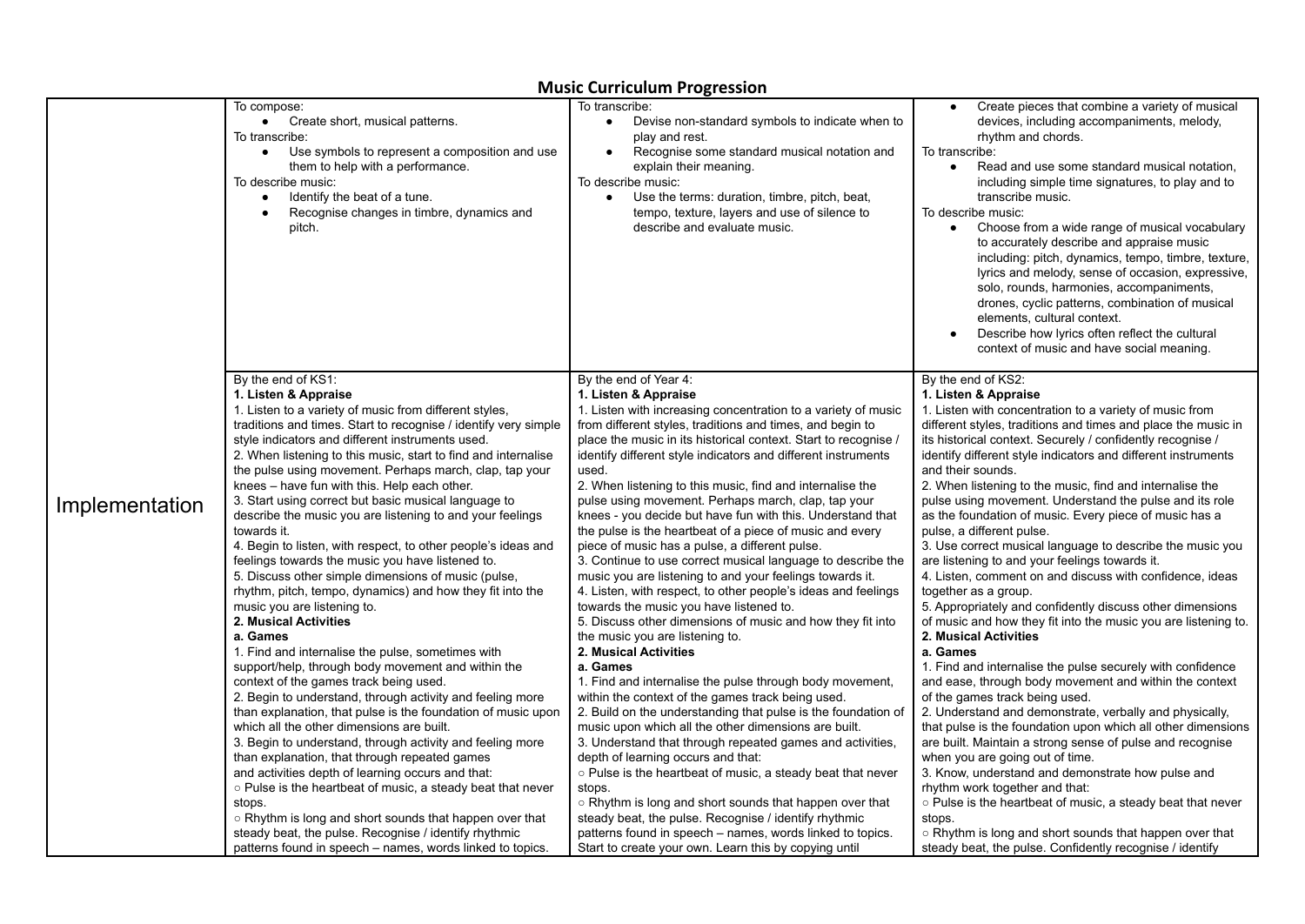| rhythmic patterns found in speech and general topics.<br>Start to create your own. Learn this by copying until<br>confidence is built, then reproduce sounds from an<br>confidence is built, then reproduce sounds from an<br>increasing aural memory.<br>Confidently clap and improvise rhythmic patterns. |  |
|-------------------------------------------------------------------------------------------------------------------------------------------------------------------------------------------------------------------------------------------------------------------------------------------------------------|--|
|                                                                                                                                                                                                                                                                                                             |  |
|                                                                                                                                                                                                                                                                                                             |  |
| increasing aural memory.<br>○ Pitch is high and low sounds and when added to pulse<br>○ Demonstrate how pitch works. Demonstrate how pulse,                                                                                                                                                                 |  |
| ○ Pitch is high and low sounds and when added to pulse<br>and rhythm, working together a song is created.<br>rhythm and pitch work together to create a song.                                                                                                                                               |  |
| and rhythm, working together a song is created.<br>Continue to demonstrate an understanding of the                                                                                                                                                                                                          |  |
| Begin to demonstrate an understanding of the differences<br>differences between pulse, rhythm and pitch through<br>4. Build on and progress from, keeping a steady pulse to                                                                                                                                 |  |
| between pulse, rhythm and pitch through games and<br>games and activities.<br>clapping a more complex rhythm; improvising a rhythm and,                                                                                                                                                                     |  |
| 4. Progress from keeping a steady pulse to clapping a<br>activities.<br>using pitch, improvise using the voice.                                                                                                                                                                                             |  |
| 4. Aim to progress from keeping a steady pulse to clapping<br>rhythm; improvising a rhythm; using pitch; improvising using<br>5. Understand how the other dimensions of music are                                                                                                                           |  |
| a simple rhythm then improvising a simple rhythm.<br>the voice.<br>sprinkled through songs and pieces of music.                                                                                                                                                                                             |  |
| 5. Begin to understand how the other fundamental<br>5. Begin to understand how the other dimensions of music<br>b. Singing                                                                                                                                                                                  |  |
| dimensions of music are sprinkled through songs and<br>are sprinkled through songs and pieces of music.<br>1. Sing in an ensemble with the aim of producing a round                                                                                                                                         |  |
| pieces of music.<br>b. Singing<br>sound, clear diction, control of pitch and a musical                                                                                                                                                                                                                      |  |
| b. Singing<br>1. Understand the importance of working together in an<br>understanding of how parts fit together.                                                                                                                                                                                            |  |
| ensemble or as part of a group and how the musical<br>2. Understand the importance of warming up our voices,<br>1. Begin to understand the importance of working together                                                                                                                                   |  |
| in an ensemble or as part of a group and how the musical<br>outcomes are of higher quality when doing so.<br>good posture, breathing and projecting voices.                                                                                                                                                 |  |
| outcomes are of higher quality when doing so. Begin to<br>2. Understand the importance of, and the reason why we<br>Sing together with confidence, with increasingly difficult                                                                                                                              |  |
| understand this by taking part.<br>warm up our voices, the importance of good posture,<br>melody and words, sometimes in two parts.                                                                                                                                                                         |  |
| 2. Begin to understand the importance of and why we warm<br>breathing in phrases (sentences) and projecting our voices.<br>3. Have a greater understanding of melody, words and their                                                                                                                       |  |
| up our voices, the importance of good posture, breathing in<br>Keep an open mouth, relaxed jaw and clear pronunciation.<br>importance and how to interpret a song musically.                                                                                                                                |  |
| phrases (sentences) and projecting our voices. Keep an<br>All of this keeps our voices safe and therefore the sound<br>4. Sing within an appropriate vocal range with clear diction,                                                                                                                        |  |
| open mouth, relaxed jaw and clear pronunciation. All of this<br>mostly accurate tuning, control of breathing and appropriate<br>will be of a higher quality.                                                                                                                                                |  |
| keeps our voices safe and therefore the sound will be of<br>3. Sing songs and melodies and start to consider how the<br>tone.                                                                                                                                                                               |  |
| higher quality.<br>melody and words should be interpreted. Have an<br>5. Understand the workings of an ensemble / choir, how                                                                                                                                                                                |  |
| 3. Sing songs and melodies and begin to consider how the<br>understanding of melody and words and their importance.<br>everything fits together. Follow the leader / conductor and                                                                                                                          |  |
| have a chance to be the leader / conductor - stopping and<br>melody and words should be interpreted. Start to think<br>Try to match your performance of the song to how the                                                                                                                                 |  |
| about their importance. Also, think about matching your<br>music sounds ie start to think musically.<br>starting the group. Sing confidently and fluently, maintaining                                                                                                                                      |  |
| an appropriate pulse. Suggest, follow and lead simple<br>performance of the song to how the music sounds ie begin<br>4. Sing in tune within a limited pitch range, and perform with                                                                                                                         |  |
| to think musically.<br>a stronger / more secure sense of pulse and rhythm.<br>performance directions. Demonstrate musical quality - eg                                                                                                                                                                      |  |
| 4. Sing in tune within a limited pitch range, and perform with<br>clear starts, ends of pieces / phrases, technical accuracy<br>I keep the pulse inside of me when I sing and realise that                                                                                                                  |  |
| a good sense of pulse and rhythm.<br>we all need to sing together as an ensemble.<br>etc.                                                                                                                                                                                                                   |  |
| 5. Learn how to join in and stop as appropriate – learn how<br>5. Join in and stop as appropriate - follow the leader /<br>Maintain an independent part in a small group.                                                                                                                                   |  |
| to follow a leader / conductor.<br>conductor confidently.<br>c. Playing Instruments                                                                                                                                                                                                                         |  |
| c. Playing Instruments<br>1. Continue to use glocks, recorders, band instruments if<br>c. Playing Instruments                                                                                                                                                                                               |  |
| appropriate, to play melodies, tunes and accompaniments<br>1. Explore and create music using classroom percussion,<br>1. Continue to explore and create music using classroom                                                                                                                               |  |
| percussion, tuned and un-tuned, to play melodies, tunes<br>tuned and untuned, to play melodies, tunes and<br>and to improvise and compose.                                                                                                                                                                  |  |
| 2. Play differentiated parts with a sound-before-symbol<br>accompaniments and to improvise and compose simple<br>and accompaniments, and to improvise and compose. Use                                                                                                                                      |  |
| melodies. Use glocks, recorders or use band instruments if<br>glocks, recorders, or use band instruments if appropriate.<br>approach or using the notated scores. Choose parts                                                                                                                              |  |
| according to ability and play them musically. Progress as<br>appropriate.<br>2. Continue to play and move between differentiated parts                                                                                                                                                                      |  |
| 2. Play and move between differentiated parts with a<br>with a sound-before-symbol approach, according to ability.<br>appropriate between the parts. Play easy and                                                                                                                                          |  |
| sound-before-symbol approach, according to ability.<br>Use the notated parts provided if appropriate.<br>medium parts by ear (without reading notation) or play the                                                                                                                                         |  |
| 3. Play together in a band or ensemble. Join in and stop as<br>3. Continue to experience playing together in a band or<br>easy and medium parts with notation as an extension                                                                                                                               |  |
| activity or if appropriate.<br>appropriate. Start to respond to simple musical cues such<br>ensemble. Join in and stop as appropriate. Start to respond                                                                                                                                                     |  |
| as starting and stopping etc. Learn how to follow a leader /<br>to musical cues such as starting and stopping. Learn how<br>3. Play and perform in solo and ensemble contexts, playing                                                                                                                      |  |
| to follow a leader / conductor.<br>musical instruments with increasing accuracy, fluency,<br>conductor.                                                                                                                                                                                                     |  |
| 4. Learn to treat each instrument with respect and start to<br>4. Learn to treat each instrument with respect and use the<br>control and expression and maintaining an appropriate                                                                                                                          |  |
| pulse. Demonstrate musical quality eg clear starts, ends of<br>use the correct techniques to play them.<br>correct techniques to play them.                                                                                                                                                                 |  |
| 5. Begin to recognise and musically demonstrate<br>5. Begin to recognise / identify and musically demonstrate<br>pieces / phrases, technical accuracy etc. Maintain an                                                                                                                                      |  |
| awareness of a link between shape and pitch graphic<br>awareness of a link between shape and pitch graphic<br>independent part in a small group.                                                                                                                                                            |  |
| notations.                                                                                                                                                                                                                                                                                                  |  |
|                                                                                                                                                                                                                                                                                                             |  |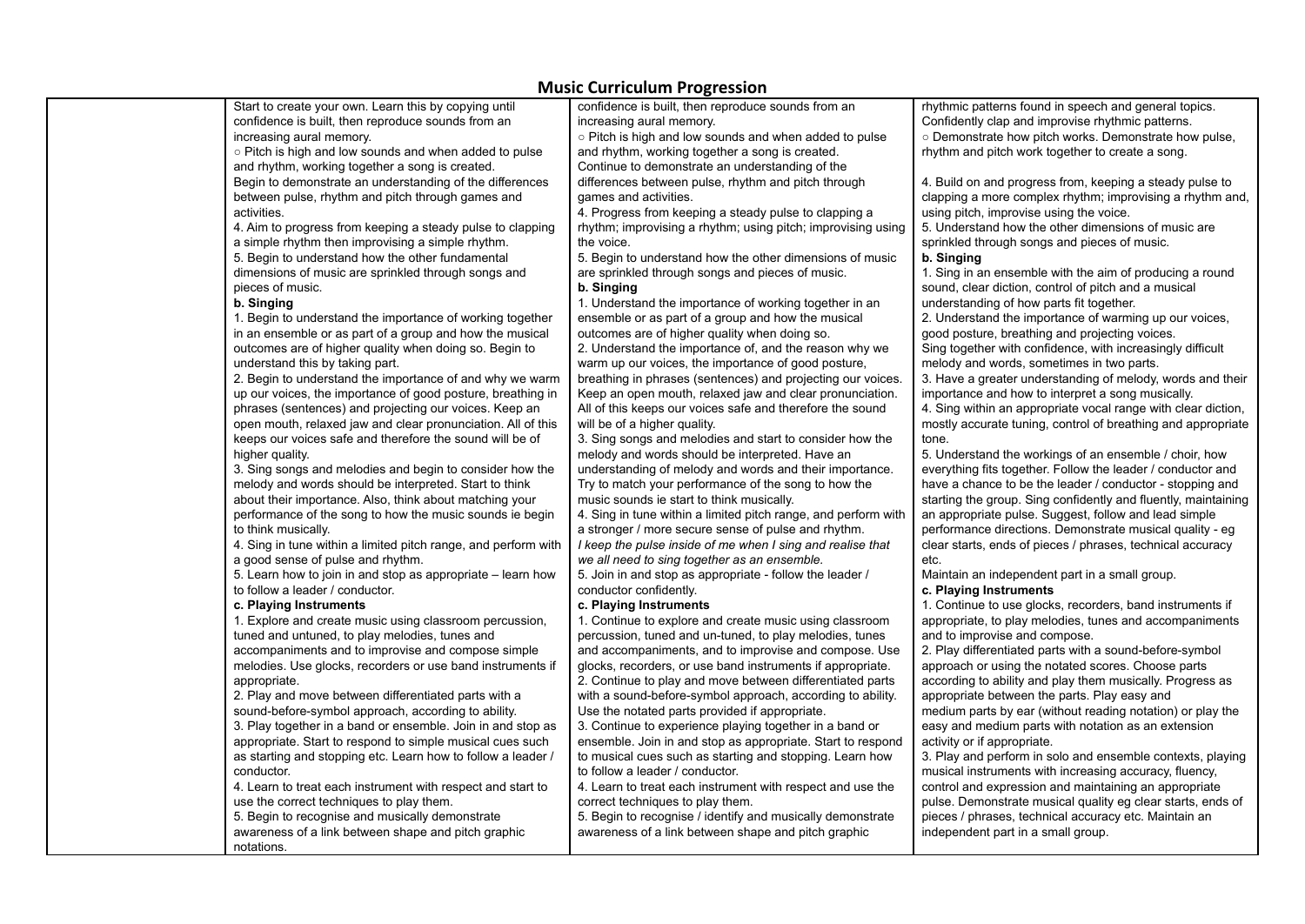|                                                                | $1118312$ carricalarii 11951 copioni                          |                                                               |
|----------------------------------------------------------------|---------------------------------------------------------------|---------------------------------------------------------------|
| d. Improvisation                                               | notations. Start to understand the basics and foundations of  | 4. Continue to treat each instrument with respect and use     |
| 1. Explore and create simple musical sounds with voices        | notations.                                                    | the correct techniques to play them.                          |
| and instruments within the context of the song being learnt.   | d. Improvisation                                              | 5. Build on understanding the basics and foundations of       |
| 2. Begin to understand through activity, that when you         | 1. Continue to explore and create musical sound with          | formal notation - an introduction.                            |
| improvise you make up your own tune or rhythm within           | voices and instruments within the context of the song being   | d. Improvisation                                              |
| given boundaries. An improvisation is not written down or      | learnt.                                                       | 1. Create musical improvisations with voices and              |
| notated. If written down in any way or recorded, it becomes    | 2. Deepen your understanding through activity and             | instruments within the context of the song being learnt.      |
| a composition.                                                 | knowledge about improvisation - you make up your own          | 2. Understand that when you improvise, you make up your       |
| 3. Improvise using simple patterns.                            | tune or rhythm within boundaries and that is not written      | own tune or rhythm within boundaries and that is not written  |
| 4. Create your own simple rhythmic patterns that lead to       | down or notated. If written down in any way or recorded it    | down or notated. If written down in any way or recorded it    |
| melodies in a group or solo situation.                         | becomes a composition.                                        | then becomes a composition.                                   |
| 5. Learn a differentiated approach to improvisation. Start to  | 3. Improvise simple melodies on your own.                     | 3. Understand what musical improvisation means.               |
| perform your own rhythms and melodies with confidence          | 4. Create your own rhythmic patterns that lead to melodies.   | Improvise and perform in solo and ensemble contexts, use      |
| and understanding. Start improvising using one or two          | 5. Continue a differentiated approach to improvisation. Start | quality not quantity of notes.                                |
| notes, increasing to three notes if required. This will create | to perform your own rhythms and melodies with confidence      | 4. Continue to create more complex rhythms and melodies       |
| a musical improvisation that makes sense. Integrate a basic    | and understanding. Start improvising using two notes,         | and create their own rhythmic patterns that lead to           |
| knowledge of the interrelated dimensions of music ie how       | increasing to three notes and beyond if required. This will   | melodies.                                                     |
| rhythm and tempo are part of the creation.                     | create a musical improvisation that makes sense. Integrate    | 5. Build an improvisation starting with three then eventually |
| e. Composition                                                 | a basic knowledge of the interrelated dimensions of music     | five notes or a pentatonic scale. Integrate a deeper          |
| 1. Create your own simple melodies within the context of       | ie how rhythm and tempo are part of the creation.             | knowledge of the interrelated dimensions of music ie how      |
| the song that is being learnt.                                 | Start to use voice, sounds, technology and instruments in     | rhythm and tempo and dynamics are part of the creation.       |
| 2. Move beyond composing using two notes, increasing to        | creative ways.                                                | Use voice, sounds, technology and instruments in creative     |
| three notes if appropriate.                                    | e. Composition                                                | ways.                                                         |
| 3. Record the composition in any way appropriate. Notate       | 1. Begin to create your own more complex tunes and            | e. Composition                                                |
| music in different ways, using graphic / pictorial notation,   | melodies within the context of the song that is being learnt. | 1. Confidently create your own melodies within the context    |
| video, ICT.                                                    | Start to choose, combine and organise patterns and            | of the song that is being learnt. Start to choose, combine    |
| 4. Musically demonstrate a simple understanding and use        | musical ideas within musical structures, and do this with     | and organise patterns and musical ideas within musical        |
| of the interrelated dimensions of music as appropriate         | understanding as part of a group or with your whole class.    | structures and do this with understanding.                    |
| within this context of creating and making music eg getting    | 2. Continue with a differentiated approach, composing         | 2. Move beyond composing using two notes, increasing to       |
| louder (dynamics), quieter (dynamics), higher (pitch), lower   | using two notes, increasing to three notes and beyond if      | three notes then five if appropriate.                         |
| (pitch), faster (tempo), slower (tempo).                       | required.                                                     | 3. Use voice, sounds, technology and instruments in           |
| 5. Begin to recognise / identify the awareness of a link       | 3. Record the composition in any way that is appropriate -    | creative ways. Record the composition in any way              |
| between shape and pitch using graphic notations.               | using graphic / pictorial notation, using ICT, video or with  | appropriate. Notate music in different ways, using graphic /  |
| 3. Perform and Share                                           | formal notation.                                              | pictorial notation, video, ICT or with formal notation if     |
| 1. Begin to work together as part of an ensemble / band.       | 4. Musically demonstrate increased understanding and use      | appropriate.                                                  |
| Remember the importance of starting and ending together        | of the interrelated dimensions of music as appropriate        | 4. Continue to musically demonstrate an understanding and     |
| by learning to follow the conductor / band leader.             | within this context eg getting louder (dynamics), softer      | use of the interrelated dimensions of music                   |
| 2. Sing and rap to each other and to an audience. Play         | (dynamics), higher (pitch), lower (pitch), faster (tempo),    | as appropriate within this context of creating and making     |
| tuned and/or un-tuned instruments with some control and        | slower (tempo). Describe the quality of sounds and how        | music eg getting louder (dynamics), quieter                   |
| rhythmic accuracy and with realised progression. Improvise     | they are made (timbre).                                       | (dynamics), higher (pitch), lower (pitch), faster (tempo),    |
| and play back compositions using simple patterns               | 5. Begin to recognise and musically demonstrate               | slower (tempo), describe the quality of sounds and how        |
| confidently as part of a performance.                          | awareness of a link between shape and pitch using graphic     | they are made (timbre).                                       |
| 3. Perform with an understanding that the performance can      | notations.                                                    | 5. Recognise and musically and/or verbally demonstrate        |
| include everything that has been undertaken during the         | 3. Perform and Share                                          | awareness of a link between shape and pitch using graphic     |
| learning process of the unit. Everything you have learnt fits  | 1. Have a deeper understanding of working together as part    | notations.                                                    |
| together.                                                      | of an ensemble / band. Appreciate the importance of           | 3. Perform and Share                                          |
| 4. Practise, rehearse and present performances with            | starting and ending together by learning to follow the        | 1. Work together as part of an ensemble / band, adding        |
| awareness of an audience. Begin to realise that                | conductor / band leader and listening.                        | some direction and ideas. Demonstrate musical quality eg      |
| performance can influence how music is presented. Try to       |                                                               |                                                               |
|                                                                | 2. Continue to develop performance skills. Play tuned         | clear starts, ends of pieces / phrases, technical accuracy    |
|                                                                | instruments with more control and rhythmic accuracy and       | etc.                                                          |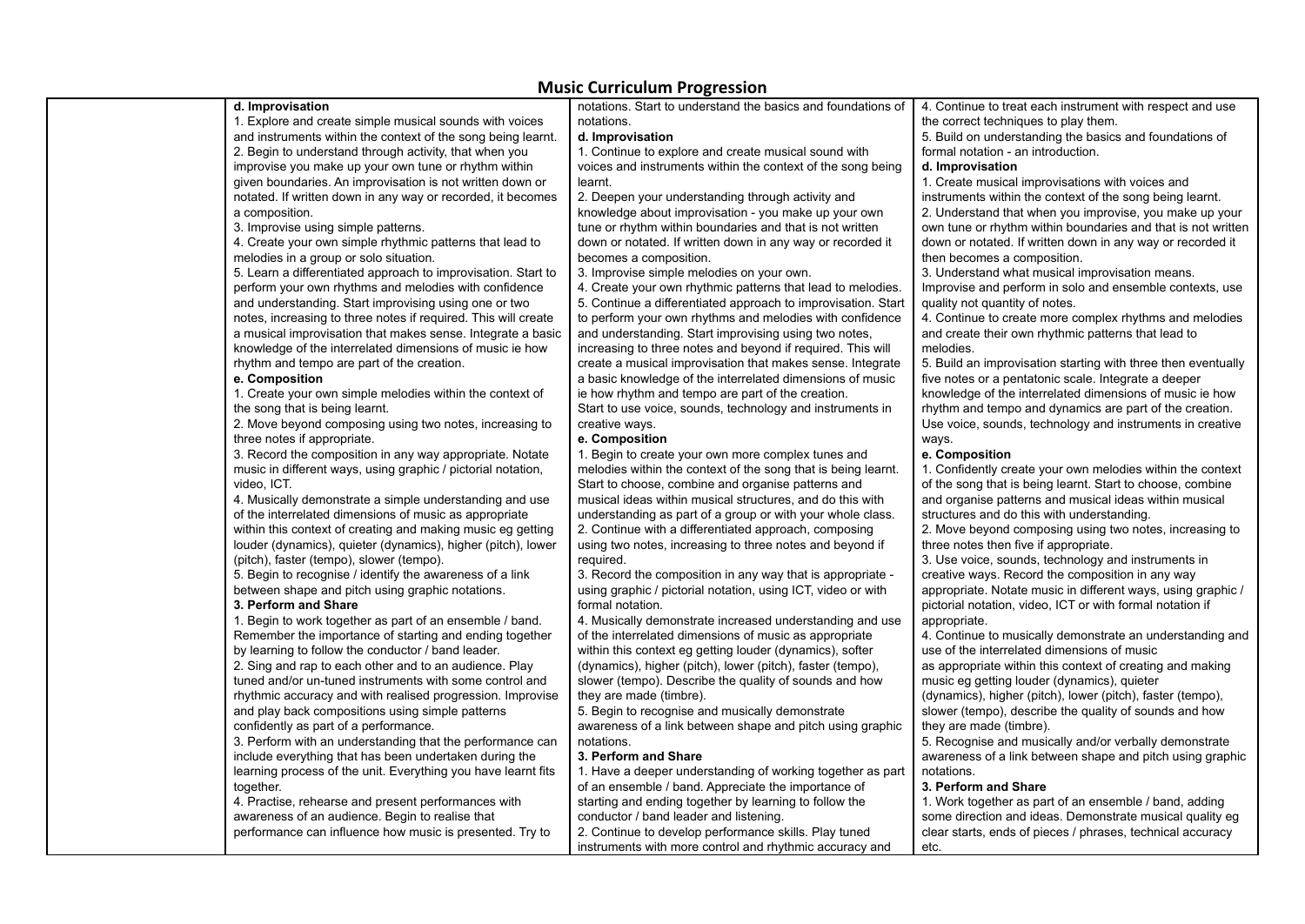|                  | communicate ideas, thoughts and feelings through simple<br>musical demonstration.<br>respectful comments and feedback about others. | 5. Watch a recording and/or discuss the performance. Offer | with more realised progression. Improvise and play back<br>compositions using patterns confidently as part of a<br>performance.<br>3. Perform with an understanding of an integrated<br>approach, where performance can include everything that<br>has been undertaken during the learning process of the<br>unit.<br>4. Practise, rehearse and present performances with<br>awareness of an audience. Appreciate that performance<br>can influence how music is presented. Communicate ideas,<br>thoughts and feelings through simple musical<br>demonstration.<br>respectful comments and feedback about and from others. | 5. Watch a recording and/or discuss the performance. Offer | 2. Play tuned and/or un-tuned instruments with further<br>control and rhythmic accuracy and with realised<br>progression. Improvise and play back compositions using<br>more complex patterns confidently as part of a<br>performance.<br>3. Perform with a further understanding of an integrated<br>approach, where performance can include everything that<br>has been undertaken during the learning process of the<br>units.<br>4. Practise, rehearse and present performances with more<br>understanding and awareness of an audience and their<br>needs. Understand that performance can influence how<br>music is presented. Communicate ideas, thoughts and<br>feelings through musical demonstration, language and<br>movement, and other art forms, giving simple justifications<br>of reasons for responses.<br>constructive comments about own and others' work and<br>ways to improve; accept feedback and suggestions from<br>others. | 5. Watch a recording and/or discuss the performance. Offer |
|------------------|-------------------------------------------------------------------------------------------------------------------------------------|------------------------------------------------------------|-----------------------------------------------------------------------------------------------------------------------------------------------------------------------------------------------------------------------------------------------------------------------------------------------------------------------------------------------------------------------------------------------------------------------------------------------------------------------------------------------------------------------------------------------------------------------------------------------------------------------------|------------------------------------------------------------|------------------------------------------------------------------------------------------------------------------------------------------------------------------------------------------------------------------------------------------------------------------------------------------------------------------------------------------------------------------------------------------------------------------------------------------------------------------------------------------------------------------------------------------------------------------------------------------------------------------------------------------------------------------------------------------------------------------------------------------------------------------------------------------------------------------------------------------------------------------------------------------------------------------------------------------------------|------------------------------------------------------------|
| <b>POP tasks</b> | Singing:                                                                                                                            | Singing:                                                   | Singing:                                                                                                                                                                                                                                                                                                                                                                                                                                                                                                                                                                                                                    | Singing:                                                   | Singing:                                                                                                                                                                                                                                                                                                                                                                                                                                                                                                                                                                                                                                                                                                                                                                                                                                                                                                                                             | Singing:                                                   |
|                  | Sing a song that has a                                                                                                              | Perform a song in small                                    | Perform as a class to the                                                                                                                                                                                                                                                                                                                                                                                                                                                                                                                                                                                                   | Sing in groups or as soloists                              | Sing in groups or as soloists                                                                                                                                                                                                                                                                                                                                                                                                                                                                                                                                                                                                                                                                                                                                                                                                                                                                                                                        | Sing in groups or as soloists                              |
|                  | simple melody in a class                                                                                                            | groups to the class, in an                                 | whole school. Sing a song                                                                                                                                                                                                                                                                                                                                                                                                                                                                                                                                                                                                   | as part of a class assembly                                | as part of a class assembly                                                                                                                                                                                                                                                                                                                                                                                                                                                                                                                                                                                                                                                                                                                                                                                                                                                                                                                          | as part of a class assembly                                |
|                  | assembly. Song should                                                                                                               | assembly or in a show                                      | in rounds and a song with at                                                                                                                                                                                                                                                                                                                                                                                                                                                                                                                                                                                                | or show. Demonstrate a                                     | or show. Children                                                                                                                                                                                                                                                                                                                                                                                                                                                                                                                                                                                                                                                                                                                                                                                                                                                                                                                                    | or show. Children sing with                                |
|                  | enable children to                                                                                                                  | <b>Playing and Rehearsing:</b>                             | least two parts.                                                                                                                                                                                                                                                                                                                                                                                                                                                                                                                                                                                                            | secure ability to follow the                               | demonstrate they can                                                                                                                                                                                                                                                                                                                                                                                                                                                                                                                                                                                                                                                                                                                                                                                                                                                                                                                                 | expression and confidence                                  |
|                  | demonstrate they can follow                                                                                                         | Give groups of children                                    | <b>Playing and Rehearsing:</b>                                                                                                                                                                                                                                                                                                                                                                                                                                                                                                                                                                                              | leader, to maintain a steady                               | maintain pulse and pitch                                                                                                                                                                                                                                                                                                                                                                                                                                                                                                                                                                                                                                                                                                                                                                                                                                                                                                                             | demonstrating control in                                   |
|                  | the melody with accurate                                                                                                            | simple notations that                                      | Learn a Christmas Carol (or                                                                                                                                                                                                                                                                                                                                                                                                                                                                                                                                                                                                 | pulse and to control their                                 | within songs with harmony.                                                                                                                                                                                                                                                                                                                                                                                                                                                                                                                                                                                                                                                                                                                                                                                                                                                                                                                           | breathing and phrasing.                                    |
|                  | pitch and use a loud and                                                                                                            | indicate changes in pitch,                                 | similar if unit taught at                                                                                                                                                                                                                                                                                                                                                                                                                                                                                                                                                                                                   | dynamics and pitch. Some                                   | <b>Playing and Rehearsing:</b>                                                                                                                                                                                                                                                                                                                                                                                                                                                                                                                                                                                                                                                                                                                                                                                                                                                                                                                       | <b>Playing and Rehearsing:</b>                             |
|                  | soft voice.                                                                                                                         | duration and rhythm.                                       | different time of the year).                                                                                                                                                                                                                                                                                                                                                                                                                                                                                                                                                                                                | children may include                                       | Ensembles to read and play                                                                                                                                                                                                                                                                                                                                                                                                                                                                                                                                                                                                                                                                                                                                                                                                                                                                                                                           | As Year 5, but longer pieces                               |
|                  | <b>Playing and Rehearsing:</b>                                                                                                      | Children to practice and                                   | Each child to play a part                                                                                                                                                                                                                                                                                                                                                                                                                                                                                                                                                                                                   | beatboxing or rapping in                                   | simple notations on their                                                                                                                                                                                                                                                                                                                                                                                                                                                                                                                                                                                                                                                                                                                                                                                                                                                                                                                            | with ABA structure.                                        |
|                  | Learn a musical                                                                                                                     | perform on a range of tuned                                | and follow simple notation.                                                                                                                                                                                                                                                                                                                                                                                                                                                                                                                                                                                                 | their performance.                                         | chosen instrument by the                                                                                                                                                                                                                                                                                                                                                                                                                                                                                                                                                                                                                                                                                                                                                                                                                                                                                                                             | Improvising, notating and                                  |
|                  | accompaniment to a                                                                                                                  | or untuned instruments.                                    | Leader to help keep a                                                                                                                                                                                                                                                                                                                                                                                                                                                                                                                                                                                                       | <b>Playing and Rehearsing:</b>                             | end of the year. Could be                                                                                                                                                                                                                                                                                                                                                                                                                                                                                                                                                                                                                                                                                                                                                                                                                                                                                                                            | composing:                                                 |
|                  | well-known nursery rhyme                                                                                                            | Record and playback so                                     | steady beat.                                                                                                                                                                                                                                                                                                                                                                                                                                                                                                                                                                                                                | Practice and perform as a                                  | presented as 'guess the                                                                                                                                                                                                                                                                                                                                                                                                                                                                                                                                                                                                                                                                                                                                                                                                                                                                                                                              | Compose a class song with                                  |
|                  | or song such as Old                                                                                                                 | class can learn to give                                    | Improvising, notating and                                                                                                                                                                                                                                                                                                                                                                                                                                                                                                                                                                                                   | whole class orchestra, eg                                  | tune' game where music is                                                                                                                                                                                                                                                                                                                                                                                                                                                                                                                                                                                                                                                                                                                                                                                                                                                                                                                            | lyrics, melody line and                                    |
|                  | MacDonald where children                                                                                                            | feedback.                                                  | composing:                                                                                                                                                                                                                                                                                                                                                                                                                                                                                                                                                                                                                  | Edelweiss. Children to play                                | a well-known nursery                                                                                                                                                                                                                                                                                                                                                                                                                                                                                                                                                                                                                                                                                                                                                                                                                                                                                                                                 | accompaniment. Song to                                     |
|                  | can maintain control and                                                                                                            | Improvising, notating and                                  | Compose whole class piece                                                                                                                                                                                                                                                                                                                                                                                                                                                                                                                                                                                                   | an instrument that suits their                             | rhyme.                                                                                                                                                                                                                                                                                                                                                                                                                                                                                                                                                                                                                                                                                                                                                                                                                                                                                                                                               | have verse and chorus                                      |
|                  | accuracy on untuned and                                                                                                             | composing:                                                 | (based on other curriculum                                                                                                                                                                                                                                                                                                                                                                                                                                                                                                                                                                                                  | individual ability.                                        | Improvising, notating and                                                                                                                                                                                                                                                                                                                                                                                                                                                                                                                                                                                                                                                                                                                                                                                                                                                                                                                            | structure.                                                 |
|                  | tuned instruments for the                                                                                                           | By the end of the unit class                               | area if appropriate). As a                                                                                                                                                                                                                                                                                                                                                                                                                                                                                                                                                                                                  | Improvising, notating and                                  | composing:                                                                                                                                                                                                                                                                                                                                                                                                                                                                                                                                                                                                                                                                                                                                                                                                                                                                                                                                           | Some children may be able                                  |
|                  | verse and use improvised                                                                                                            | to be able to perform a                                    | class devise ways to                                                                                                                                                                                                                                                                                                                                                                                                                                                                                                                                                                                                        | composing:                                                 | Using the pentatonic scale,                                                                                                                                                                                                                                                                                                                                                                                                                                                                                                                                                                                                                                                                                                                                                                                                                                                                                                                          | to transcribe this                                         |
|                  | sounds for the animal                                                                                                               | class or group composition                                 | transcribe this piece                                                                                                                                                                                                                                                                                                                                                                                                                                                                                                                                                                                                       | Through a series of                                        | groups to compose and                                                                                                                                                                                                                                                                                                                                                                                                                                                                                                                                                                                                                                                                                                                                                                                                                                                                                                                                | composition using standard                                 |
|                  | noises.                                                                                                                             | that has simple ABA                                        | showing changes in pitch                                                                                                                                                                                                                                                                                                                                                                                                                                                                                                                                                                                                    | improvisations that become                                 | perform a short piece that                                                                                                                                                                                                                                                                                                                                                                                                                                                                                                                                                                                                                                                                                                                                                                                                                                                                                                                           | notation. Others will use                                  |
|                  | Improvising, notating and                                                                                                           | structure. B section could                                 | and dynamics. Use this                                                                                                                                                                                                                                                                                                                                                                                                                                                                                                                                                                                                      | a composition over time,                                   | includes a melody line and                                                                                                                                                                                                                                                                                                                                                                                                                                                                                                                                                                                                                                                                                                                                                                                                                                                                                                                           | symbols learnt in earlier                                  |
|                  | composing:                                                                                                                          | be improvisation while                                     | notation to aid the                                                                                                                                                                                                                                                                                                                                                                                                                                                                                                                                                                                                         | create a textured abstract                                 | accompaniment.                                                                                                                                                                                                                                                                                                                                                                                                                                                                                                                                                                                                                                                                                                                                                                                                                                                                                                                                       | years to notate.                                           |
|                  | By the end of the unit class                                                                                                        | conductor maintains steady                                 | performance.                                                                                                                                                                                                                                                                                                                                                                                                                                                                                                                                                                                                                | piece of music. Record and                                 | Some children may be able                                                                                                                                                                                                                                                                                                                                                                                                                                                                                                                                                                                                                                                                                                                                                                                                                                                                                                                            | Listening, responding,                                     |
|                  | to be able to perform a                                                                                                             | beat. Some children will be                                | Some children will be able                                                                                                                                                                                                                                                                                                                                                                                                                                                                                                                                                                                                  | listen back. Children to then                              | to transcribe this                                                                                                                                                                                                                                                                                                                                                                                                                                                                                                                                                                                                                                                                                                                                                                                                                                                                                                                                   | describing and                                             |
|                  | class or group composition                                                                                                          | able to follow the notations                               | to include some standard                                                                                                                                                                                                                                                                                                                                                                                                                                                                                                                                                                                                    | devise own notation to                                     | composition using standard                                                                                                                                                                                                                                                                                                                                                                                                                                                                                                                                                                                                                                                                                                                                                                                                                                                                                                                           | discussing: Respond in                                     |
|                  | that uses children's own                                                                                                            | used during the A section.                                 | notations.                                                                                                                                                                                                                                                                                                                                                                                                                                                                                                                                                                                                                  | represent the piece.                                       | notation. Others will use                                                                                                                                                                                                                                                                                                                                                                                                                                                                                                                                                                                                                                                                                                                                                                                                                                                                                                                            | creative way to a song                                     |